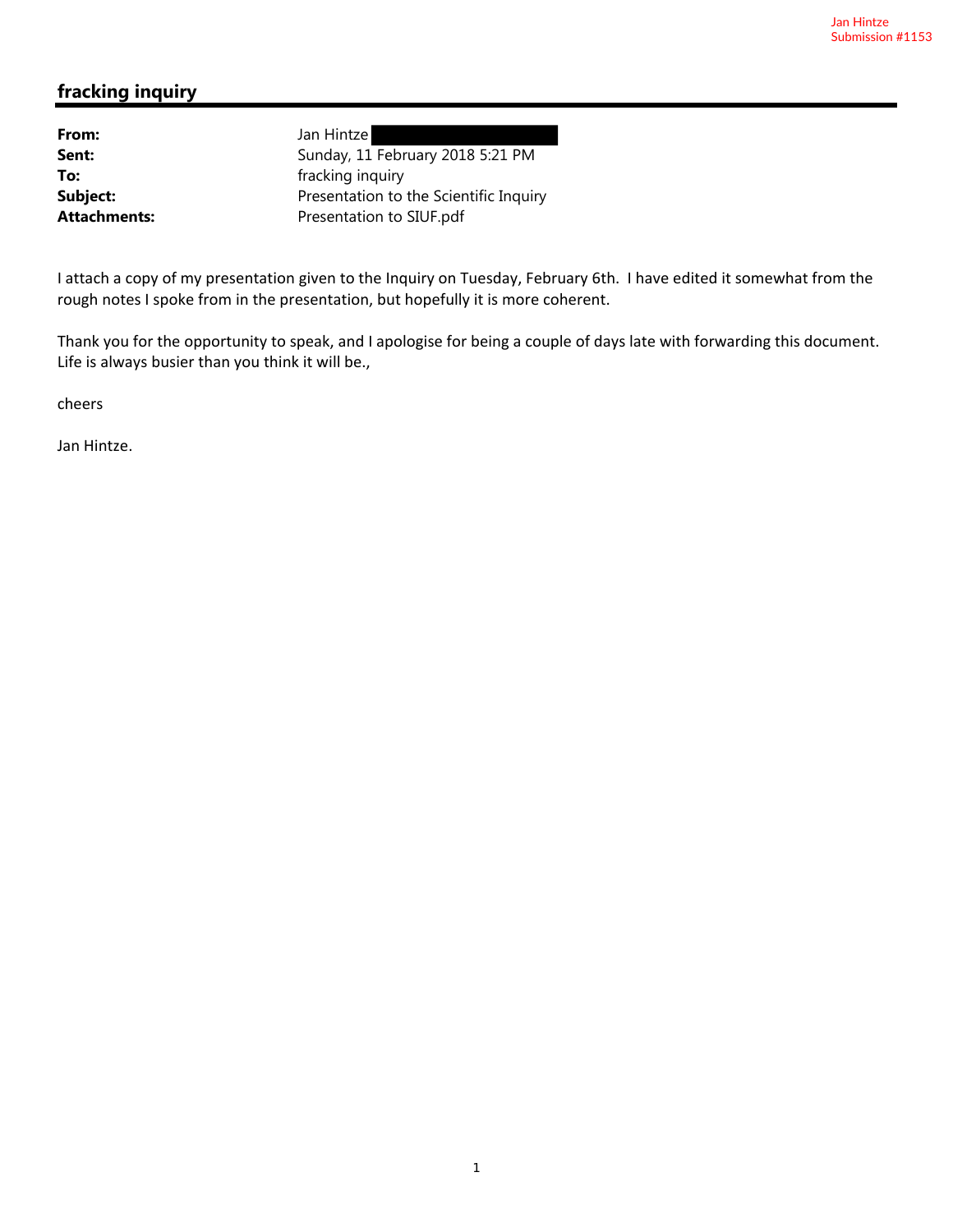My name is Jan Hintze, and although I don't represent any organisation, I have been involved with the horticultural industry in the Darwin rural area, growing many different crops, since 1979.

My bonafides as presenter to this Inquiry is based on -

\*almost forty years farming Darwin rural area

\*more than 20 years member of NT Horticultural Association, most of which as member of Council, and its last five years as President. \*20 years as leader of the Cut Flower group within NTHA.

\*2006 NT Rural Woman of the year Award

\*Member of Howard Springs Water Allocation Committee.

I shall not go into the many clear justifications for banning fracking altogether, but the following list covers most of them.

Despoiling of the environment leading to destroy the tourism industry

Aboriginal rights/necessities

Water pollution

Damage by access roads to the many sites anticipated for the supply of materials, drilling rigs, chemicals, etc.

Probably pollution from stores of chemicals, fuels, human habitation.

Disruption of wildlife by roads and fences

Disruption of pastoral industry by the roads and fences, as well as intrusions of strangers on the properties

Extraction of water in vast quantities from unassessed aquifers Stability of geological structures which vary considerably throughout the Territory.

What I do wish to address is the reliability of the scientific evidence supporting fracking since it is provided largely by sources which have a vested interest in the outcome of this Inquiry. I take the point that much scientific evidence is available to support both sides of the discussion, but little of that is available in form which is comprehensible to a member of the general public.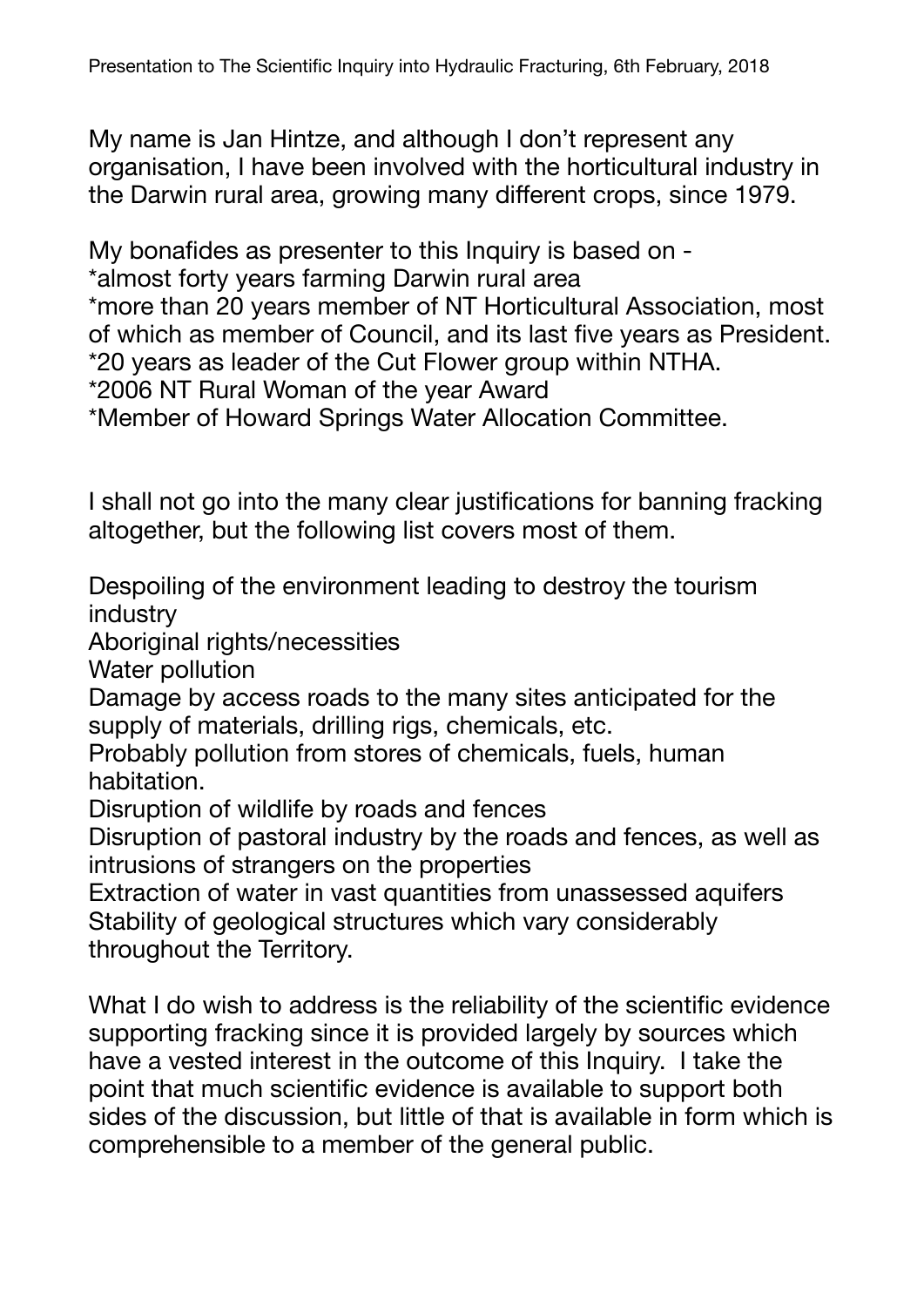Presentation to The Scientific Inquiry into Hydraulic Fracturing, 6th February, 2018

As a historian I was trained to assess the value of evidence by taking into account who has provided it. There is a truism that the winners write history books.

This needs to be applied to those who are providing the evidence, on both sides of this argument. Those supporting it stand to gain immediate commercial benefit, and those against are concerned by a permanent loss to the entire Territory, Australian, and World community. To me, and others like me, this tends to put believability on the side of those against. Another truism, 'When in doubt, don't.'

Newspapers, magazines, television and social networks tend to be the major sources of information for most people, and even some of this is lacking for people who live in the more remote rural areas which will be most affected by the problem. And indeed the reports in the media tend to suggest that the companies engaged in this industry sometimes minimise, or outright deny accidental damage, or write it off as collateral damage. Misleading by omission or false promises tends to lead to disbelief of any information. In these circumstances, is it any wonder that the statements made by companies and politicians are treated with disbelief.

Promises by interested companies that all will be well, that the science is infallible, the engineering sure and reliable, the profits enormous there will be jobs for all have been made by supporters.

Past evidence has shown that reassurances by mining operators is not that reliable, particularly when you consider the number of toxic, derelict mines scattered throughout the Territory, and Australia. The mounting evidence, worldwide, of the damage to the environment, the pollution, the earth tremors, has led to a large number of countries and states within countries banning the fracking operations, and why would the Territory suffer less than they. Perhaps because we have a small population in a large area, it might be considered that these horrendous results would go unnoticed, or that since the country is sparsely inhabited, it doesn't matter. I think the Antifracking Movement disproves this attitude.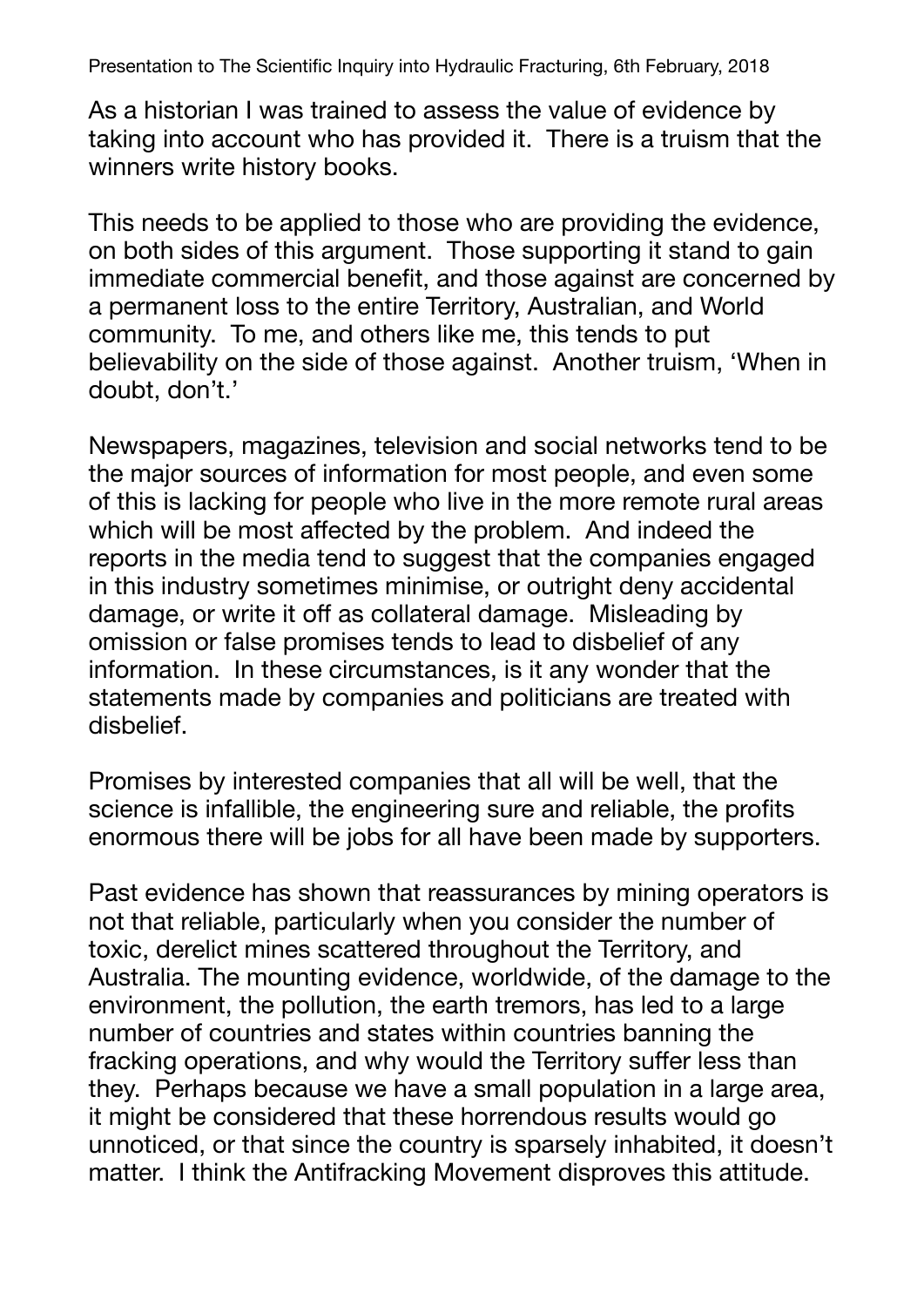It would appear that the amount of gas extracted from one of these operations is a very small percentage of gas production from traditional methods, and the reason for the demand for this gas has been that contracts for export of all the gas currently produced have been entered into, leaving a shortage of gas in parts of Australia. Not in the NT, however, since provision was made for our supply before exporting. Therefore it would seem appropriate that we should consider this as a Territory matter, and not succumb to the pressure of supply problems in other areas, where these same battles are being fought.

The promises of thousands of jobs would appear somewhat of an exaggeration, but even so, these jobs would generally by for a highly skilled workforce of drillers, engineers, heavy equipment operators, geologists and chemists, probably all of whom would come from outside the Territory and possibly from international consultant sources. The promise of jobs for Territorians would seem to be specious, in that the few unemployed, and we have a low unemployment rate, would not be qualified for these tasks. Any programme proposed to train local labour would surely take some years to achieve, and would be a major cost to the Territory.

The supervision of mining operations has in the past been extremely limited, largely due to lack of staff and funding, leading to the failure of rehabilitation.

There have been promises by political proponents that the work will be closely supervised to maintain standards (which appear to be set by the operating companies). The cost of this supervision of thousands of wells will be enormous, and borne by the taxpayer, and would be carried out by qualified engineers and geologists, and again, the availability of such staff would be fairly unlikely in the immediate future.

The provisions of the Mines Act for the rehabilitation of mine sites are fairly unenforceable if the company concerned has gone into receivership, as seems to often happen and reports lately about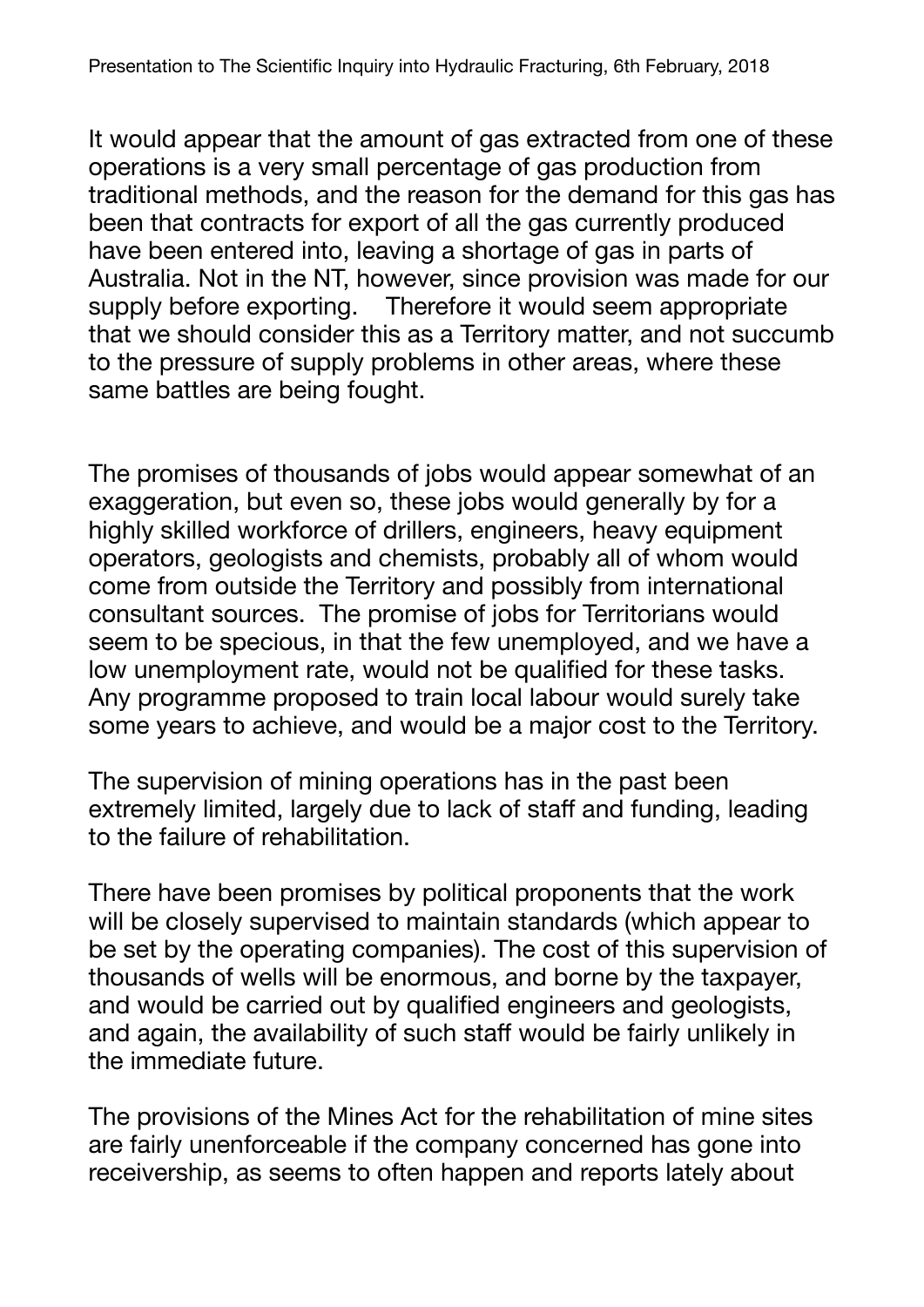Presentation to The Scientific Inquiry into Hydraulic Fracturing, 6th February, 2018

abandoned wells deteriorating and leaking because of low or nil maintenance do not reassure.

The inherent risks of all of the above negative outcomes have been assessed as moderate, and controllable. However, I would like to have you consider whether ANY degree of risk to our long term water supply, to the environment which is one of our major tourism and recreational assets, to the pastoral industries and agricultural operations which already exist, is acceptable.

What must be always kept in mind is that, unlike most other areas of population in Australia, the Northern Territory is entirely dependant on the underground water supply. The rainfall in the Territory is extremely seasonal, and depends on the northwest Monsoon. At other times, there is little or no rain at all. Even the Darwin and Palmerston, our major population centres, get a significant percentage their water from underground sources.

If things go wrong with these highly technical and dangerous operations, as they invariable will, the damage done will be irrevocable. You cannot decontaminate an underground aquifer, as DOD discovered in Katherine, you cannot purify the toxic chemical-polluted water which is emitted from the borehole along with the gas. You cannot guarantee the dams holding this toxic mess will not be flooded during wet season rains neither in the near future, nor the indefinite. You cannot remove the damage done by the roads crisscrossing the pastoral country. The disruption to the movement of stock, the death of stock on roads. The lack of water availability for other uses due to the millions of litres taken up and rendered unusable by the fracking process. The indigenous occupants and owners of vast amounts of the land in question have significant and important needs for access to the land, and desecration of their country would do untold harm to them and to their culture.

It seems to me to have faith in advice put forward by people and organisations who have a vested interest in the outcomes of this